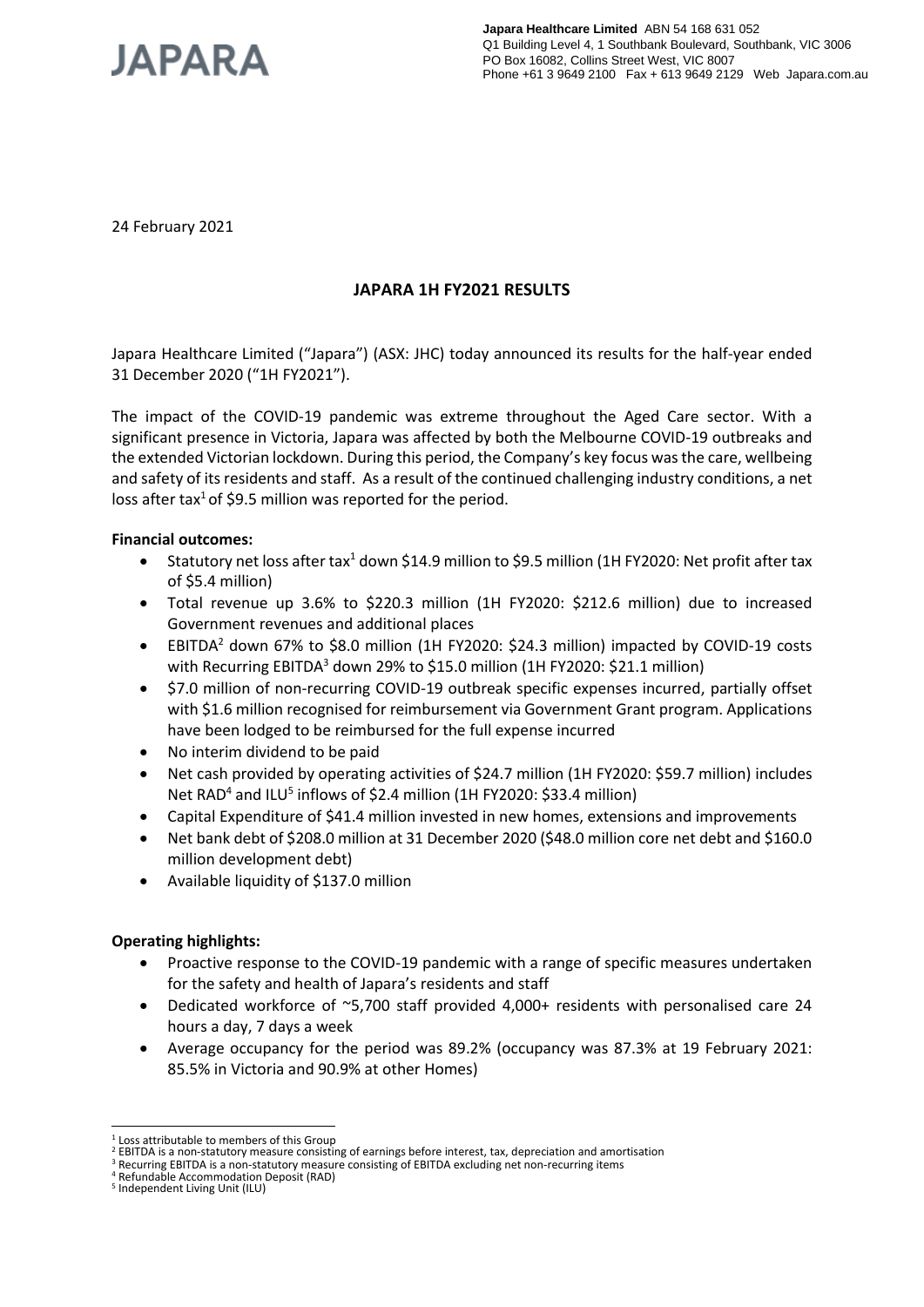- New places delivered via the opening of the brownfield extension at Albury (25 places) with places reduced as a result of the previously announced closure of Japara Wyong, significant refurbishment activity and some Home configuration changes to meet market preference for single occupancy rooms
- Progress continued on the development program with an identified pipeline of 628 net new aged care places and three co-located seniors living development projects
- Japara's latest aged care developments, Trugo Place (Newport, VIC, 120 places) and Corymbia (Belrose, NSW, 102 places) to open during 2H FY2021

Japara's Chief Executive Officer, Chris Price, said:

"The first half of the 2021 financial year has been the most challenging yet with the impact of COVID-19 being extreme throughout the sector and on the business. Japara's focus on care and resident and staff wellbeing has underpinned our approach during this period.

"Appropriate decisions to limit infection spread were required and significant investment in infection control and other measures were undertaken prior to the Victorian 'second wave'. Programs to ensure continued communication and interaction with families and community groups were implemented and lifestyle and wellbeing programs changed to meet the new environment.

"Understandably, occupancy declined and the cost of operating increased as a result of COVID-19 and the response measures required but both are stabilising. We expect the COVID-19 vaccine rollout to be a catalyst for improved operating conditions.

"Notwithstanding the tough conditions, ongoing growth activities provided incremental earnings and improved environments for our residents.

"Lenders have continued to be supportive and balance sheet strength and liquidity have been maintained with \$137 million of cash and undrawn debt available.

"We would like to acknowledge and thank our team of over 5,700 nurses, carers and other home and support office staff and the commitment they demonstrated during this tough period."

# **Outlook**

The cost and revenue implications from the COVID-19 pandemic remain uncertain, the funding environment continues to present challenges and occupancy remains weakened. In this environment, with the lack of clarity, it is difficult to provide reliable earnings guidance.

Japara's balance sheet remains robust with core net debt of \$48 million, development debt of \$160m, available liquidity of \$137 million and net RAD inflows expected from new Homes ramping up in 2H FY2021.

Recently completed developments are expected to contribute to earnings and the two latest greenfield developments are expected to open in 2H FY2021 adding ~220 new places. Decisions on future development commencements have been deferred until the COVID-19 pandemic and economic outlook become more certain.

Japara looks forward to the Government response to the Final Report from the Royal Commission into Aged Care Quality and Safety.

# **Dividend**

The Board has determined that, due to the net loss recorded for 1H FY2021, no interim dividend will be paid in relation to this period.